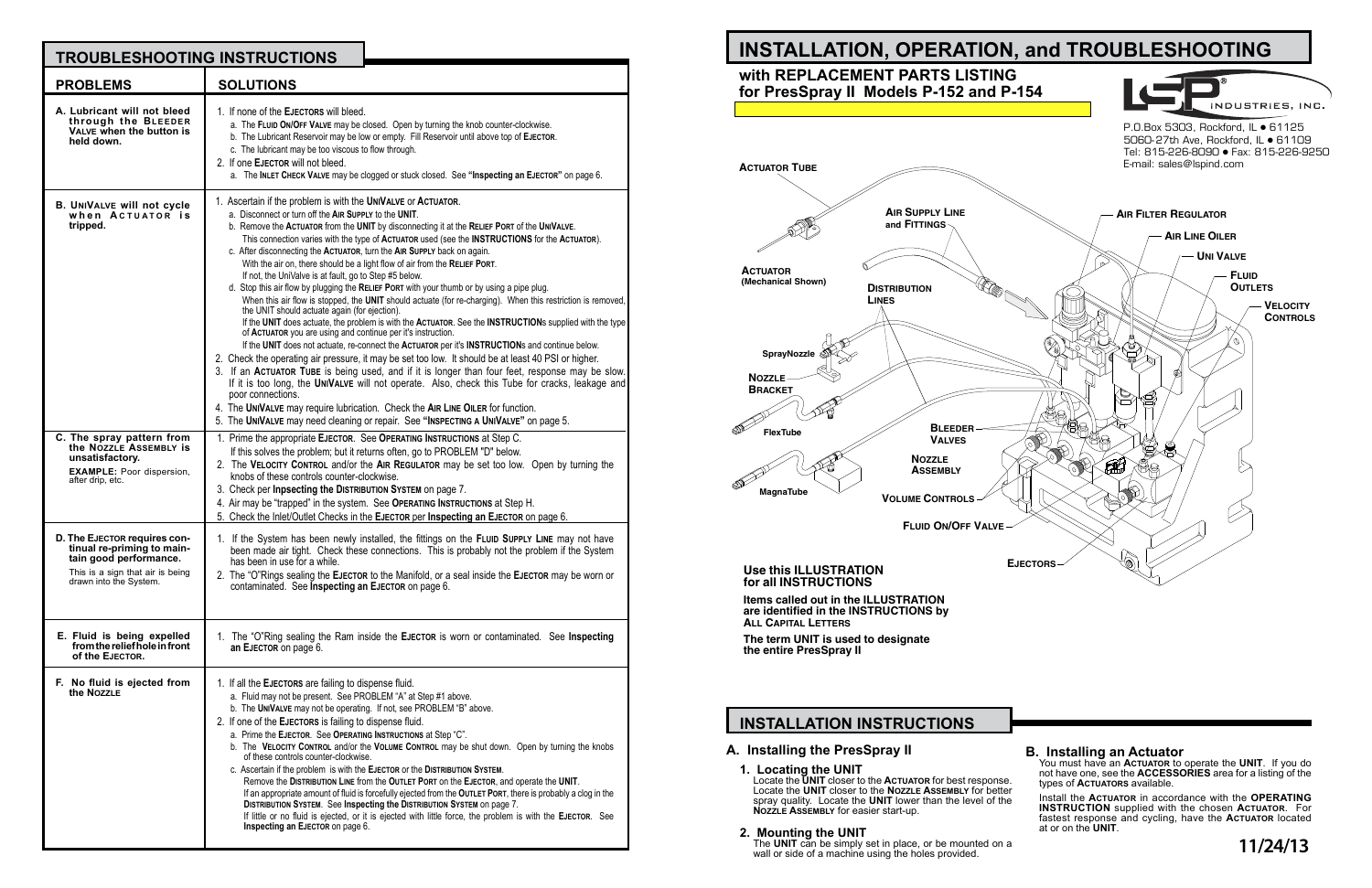#### **C. Installing the Distribution System**

This system consists of **Nozzle Assemblies**, **Distribution Line**, and their connections with the **UNIT**.

#### **1. Items required for the System**

#### **a. Nozzle Assemblies**

Consist of **SprayNozzles, FlexTubes, MagnaTubes, NPT Nozzles,** or **InDieNozzles**. Use one **Nozzle** per **Ejector**.

#### **b. Distribution Line**

Carries lubricant to be sprayed to the **Nozzle Assemblies**. Tubing must be 1/4" in diameter. For best spray quality, use metal tubing. Soft copper is the easiest to handle.

#### *For flexible Distribution Line, use only HyPressure Tubing (see ACCESSORIES). Any other flexible tubing will give poor spray quality and/or may burst.*

#### **c. Line Fittings**

**Nozzles** and **Ejectors** have built-in connections of the "Compression Fitting" type. Use the same type fittings for running **Distribution Lines**.

#### **2. Mounting the Nozzles Assemblies**

#### **a. SprayNozzles**

Require support. Metal **Distribution Line** can be used for this if anchored close to the **SprayNozzle**. With flexible **Line**, a **NozzleBracket** will be required for support.

#### **b. FlexTubes**

Install into a tapped hole. Drill and tap for 1/8-27 pipe thread at the desired location. Screw **FlexTube** into hole.

#### **c. MagnaTubes**

Simply set in place on an iron surface. A powerful magnetic base is used to hold the **MagnaTube** in place.

#### **d. InDieNozzle**

These **Nozzles** require special attention. Call **L.S.P.** or our representative for advice if planning to use **InDieNozzles**.

#### **e. NPT Nozzles**

These **Nozzles** thread directly into a 1/8-27 NPT tapped hole or fitting. Use thread sealant when installing.

#### **3. Installing the Distribution Lines**

- **a.** Keep length of all **Lines** to a minimum. Run each **Line** as directly as possible, use no slack unless necessary.
- **b.** Use metal tubing wherever possible. If flexible **Line** must be used, use metal as far as possible and continue with flexible **Line**, using it only where needed.
- **c.** Keep contamination out of the **Lines**. Have the tubing clean on the inside before installing.
- **d.** Make all connections properly. **Line** must be bottomed in fittings while nut is tightened to hand-tight and then one full turn further.

#### **D. Installing the Air Supply**

The **UNIT** operates on compressed air in extremely fast bursts. The line supplying this air must not restrict its flow. The chart below gives the minimum air passages for the **Air Supply Line & Fittings** depending on how many **Ejectors** are on the **UNIT**.

#### **A. Supply the Fluid to be Sprayed**

Fill the **Reservoir** with the lubricant to be sprayed. Fill until fluid level is higher than the top of the **Ejector**.

#### **B. Open the Fluid On/Off Valve**

Turn the knob of **On/Off Valve** counter-clockwise to full open.

#### **C. Prime the Ejectors**

Press down on **Bleed Valve** located on top of each **Ejector**. Hold down until the fluid flowing from the hole in the side of this **Valve** is void of air bubbles.

# **D. Supply Operating Air** Connect or turn on the **Air Supply** to the **UNIT**.

#### **E. Open the Controls**

Fully open the **Velocity Control** and **Volume Control** by turning their knobs counter-clockwise. Fully open the **Air Regulator** by turning its knob clockwise.

#### **F. Operate the UNIT**

Cycle the **UNIT** until the **Distribution Lines** fill and the **Nozzles** begin to eject lubricant. The spray pattern will be of poor quality and will drip until all air is ejected from the **System**. Continue cycling until spray is a sharp burst with no drips. If there are problems, go to **step H.** below.

#### **G. Make Adjustments**

**NOTE:** Before making any adjustments, the **System** should be operating at optimum or these adjustments may change.

#### **1. Aim the Nozzles**

Position **Nozzle**(s) to achieve the desired spray coverage.

#### **2. Reduce the amount of Fluid used.**

Turn the **Volume Control** clockwise to reduce the amount of lubricant being sprayed to the amount desired.

#### **3. Reduce the Operating Air Pressure.** Using the **Air Regulator**, reduce pressure until:

- a. Spray quality deteriorates, then increase 10 PSI and operate.
- b. Unit begins to malfunction, then increase 10 PSI and operate.
- c. Air regulator shows 40 PSI. This is the minimum rec- ommended pressure for the operation of this equipment. Operating under these conditions gives power with economical air consumption.

#### **4. Set the Velocity Control**

Turn the **Velocity Control** clockwise to reduce the intensity of the spray burst. Used to control lubricant over-spray and bounce.

#### **5. Adjust the AirLine Oiler**

Turn knob at top of **AirLine Oiler** to adjust its usage to one drop of oil every 10 to 15 cycles.

#### **H. Purging the Distribution Lines**

If inferior spray or dripping from the **Nozzles** persists, one of the following situations may be the cause.

#### **1. Incorrect Distribution Line**

The problem may be due to using improper **Distribution Line**. If the **Line** is too "soft", it will expand at ejection and absorb the burst of pressure required for a good spray. After the spray, the **Line** contracts again to squeeze out a drip. The longer the **Line**, the worse the effect. Even **HyPressure Tube** will do this if too long a length is used.

| l No. of                       | Tube I.D.                                         | Pipe Size &                                   | <b>NOTE:</b>                                                                  |
|--------------------------------|---------------------------------------------------|-----------------------------------------------|-------------------------------------------------------------------------------|
| <b>Eiectors</b>                | (not O.D.)                                        | <b>Fittings</b>                               | Increase passage                                                              |
| 1 or 2<br>3 or 4<br>$5$ to $6$ | $3/16"$ (.187)<br>$1/4"$ (.250)<br>$5/16"$ (.312) | $1/8"$ N.P.T.<br>1/4" N.P.T.<br>$3/8"$ N.P.T. | by one size if using<br>an elbow fitting, or<br>line is over 10 feet<br>long. |

Run the appropriately sized **Air Supply Line** from your compressed air supply and connect it to the open port in the **Air Requlator** on the **UNIT**.

Fill the **AirLine Oiler** with light machine oil.

# **INSTALLATION** (continued) **No. 2.1 September 2016 OPERATING INSTRUCTIONS**



#### **A. The Distribution Line**

This **Line** is very important to good performance. Check that it is of the proper type. See **INSTALLATION INSTRUCTIONS** at **Step "D"**.

If this **Line** is metal, check for kinks or crimping that may have closed it off. If it is flexible **Line**, check it for cuts or cracks.

In either case, check all connections to insure they are air tight.

#### **B. The Nozzle Tip**

**NOTE:** Whenever a Nozzle Tip (#1) is removed, the Check Ball (#4, #7) should be replaced. In time, the Ball takes a "set" and will not seat properly once disturbed.

- 1. Unscrew the Nozzle Tip (#1). Caution, this Tip is spring loaded.
- 2. Inspect the Check Spring (#2, #6). Replace if broken or deformed.
- 3. Clean the Nozzle Tip (#1) and blow dry. Inspect by looking through it.If you do not see a tiny, uniformly shaped hole, there is a clog.

Tips on unclogging a Nozzle Tip:

- ...Try to dislodge it with a high pressure stream directed backward to the normal flow through the Nozzle. e. Re-assemble in reverse order, and torque parts to 60-80 in.lbs.
- ...If you must use a tool, use one as "soft" as possible (plastic, fiber)
- ...Apply no more pressure than necessary. The Tip is easily damaged.
- Some clogs are impossible to get out without harming the Tip. Keep a spare Nozzle Tip handy for such cases.
- 4. At re-assembly, clean the Nozzle Tip of all residue and apply thread sealant. Torque to 80-120 in.lbs.

#### **C. The FlexTube \ MagnaTube**

A **FlexTube** or **MagnaTube** may be clogged or leaking. These problems are handled differently as described below.

#### **1. Checking for a clogged FlexTube.**

First do Step "B" above. Do no more dis-assembly. Check for the clog by running a wire or blowing through the Copper Tube (#16).

#### **2. Repairing a leaking FlexTube.**

a. Unscrew the Check Housing (#12) from the FlexTube (#15).

**NOTE:** Removing the Nozzle Tip (#1) is not necessary.

- b. Unscrew the FlexTube (#15) from the Mounting Adapter (#17).
- c. Remove the two small "O"Rings(#13) and Backup Rings(#14). See if they are dirty, cut, or deformed. Clean or replace as needed.
- d. Check the surfaces where these "O"Rings seal. If scratched or marred, have smoothed or replace the part.
- **NOTE:** Do not remove the Copper Tube (#16) from FlexTube (#15) unless one or the other needs replacing. If it is necessary, be careful to not mar the soft Copper Tube which is easily scratched.

#### **PARTS LIST "E"**

**Use the appropriate Figure at the right to identify the Part by it's Key No.**

**Using the Key No. and table below, find the**

**Part Number, No. of Pieces used, and the**

**Description of the Part needed.**

|                | KEYPART         | No. | <b>DESCRIPTION</b>           |            |
|----------------|-----------------|-----|------------------------------|------------|
|                | NOZ-101         | 1   | NOZZLE, 110° FAN:            |            |
|                | NOZ-102         | 1   | NOZZLE, 80° FAN:             |            |
| 1              | NOZ-103         | 1   | NOZZLE, 65° FAN:             |            |
|                | NOZ-104         | 1   | NOZZLE, 25° FAN:             |            |
|                | NOZ-105         | 1   | NOZZLE, 55° ROUND:           |            |
|                | NOZ-106         | 1   | NOZZLE, SIDE FAN:            |            |
| $\overline{2}$ | SPG-005         | 1   | SPRING, CHECK:               |            |
|                | 3 EYE-001       | 1   | <b>EYELET, CHECK</b>         |            |
|                | 4 BAL-021       | 1   | <b>BALL, CHECK:</b>          |            |
|                | 5 SET-019       | 1   | SEAT, CHECK:                 |            |
|                | 6 280-SPG-01 1  |     | <b>SPRING ASSEMBLY:</b>      |            |
|                | 7 BAL-022       | 1   | <b>BALL, CHECK:</b>          |            |
|                | 8 HSG-050       | 1   | <b>HOUSING, CHECK</b>        |            |
| 9              | <b>HSG-020</b>  | 1   | <b>HOUSING, CHECK</b>        |            |
|                | 10 FIT-017      | 1   | FITTING, NUT:                |            |
|                | 11 290-BRK-02 1 |     | <b>BRACKET ASSY:</b>         |            |
|                | 12 HSG-036      | 1   | <b>HOUSING, CHECK:</b>       |            |
|                | 13 RGO-006      | 2   | O-RING, SEAL:                |            |
|                | 14 RGB-006      | 2   | RING, BACKUP:                | <b>IND</b> |
|                | 15 281-TUB-01 1 |     | <b>FLEXTUBE ASSY:</b>        |            |
|                | 16 TUB-011      | 1   | TUBE, COPPER:                |            |
|                | 17 ADP-041      | 1   | <b>ADAPTER, MOUNTING:</b>    |            |
|                | 18 BRK-014      | 1   | <b>BRACKET, MOUNTING</b>     |            |
|                | 18 BRK-014      | 1   | <b>BRACKET, MOUNTING</b>     |            |
|                | 19 282-BAS-07 1 |     | <b>MAGNETIC BASE</b>         |            |
|                | 22 SCR022       | 1   | SCREW, BUTTON HD: 10X32-.875 |            |
| 23             | 290BAS05        | 1   | <b>MAGNETIC BASE</b>         |            |

# **Inspecting the Distribution System** Refer to PARTS LIST "E" for Key No's shown in parenthesis.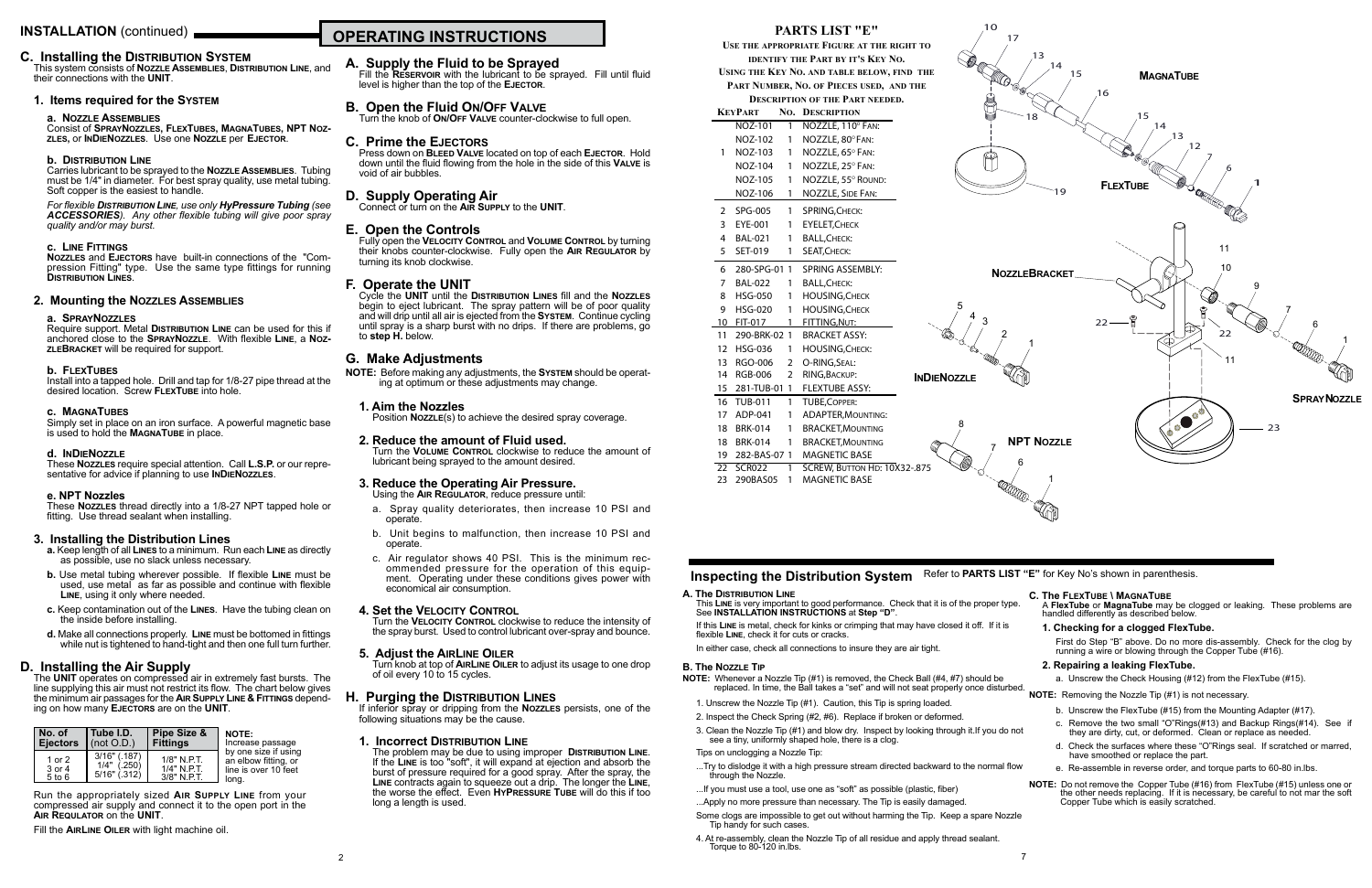## **OPERATING** (continued)

#### **Example #1:**

If a portion of the **System** has been fabricated, configurations such as those shown at **Fig #1** can trap air in the **System**.

**Fig #2** shows the same **System** without the

one above it.

**InDie Nozzles**.

**Example #2:**

See **Fig.#3**.

**Nozzle**.

the **UNIT**).

#### **4. Trapped Air** The examples in **Figs #1, 2, and 3** below, show how

Used to replace an **Ejector** when necessary. Acts as a sealplate. Allows continued operation while **EJECTOR** is removed.

"pockets" can trap air in the **System**. They do not show every possible situation, but give an idea of what to look

for.

- **2. Drawn-In Air**
	- During operation the **System** sees a vacuum. Any connection that is not air tight may allow air in. Use pipe sealant on all threads, and make all tube connections properly.

#### **3. Introduced Air**

If your lubricant container is left to run dry it will allow air into the **System**. Such air will need to be purged again. See **steps C. and F.** above.

# **ACCESSORIES**

## **B. P-940 HyPressure Nylon Tubing**

For use as flexible **Distribution Line**. L.S.P. supplies this tubing because it is the only type of flexible **Line** found to give satisfactory performance. No other type works well enough.

#### **C. P-925 NozzleBracket**

Used to support **SprayNozzles**. Gives complete control of aiming the spray pattern. Moves up/down 5", rotates 360°, and tilts 180°. Adapts to the **MagnaBases**.

#### **D. P-903 Cover Plate**

**E. P902 Replacement Ejector** Is a direct replacement for any **Ejector**. Used as a spare to replace an **Ejector** should one go down.

#### **F. Actuators**

Any **Actuator** listed below may be used to operate the **UNIT**.

**1. E-300 PresSpray Controller**

Provides delay time, counter, and pulsator functions. Along with many others to give complete control of the **UNIT**'s applicaton.

**2. E-305 Pulsator Actuator**

Provides a pulsator function for multiple ejections each cycle.

**3. E-310 Counter Actuator**

Provides a counter function to eject after a set number of cycles.

#### **4. E-315 Timer Actuator**

Provides a controllable cycle timer for independent cycling.

- **5. P-912 Solenoid Actuator**
- Consists of a solenoid operated air valve for use as an Actuator.
- **6. P-908 AirTimer Actuator**

Consists of an air operated cycling timer for use as an Actuator.

**7. P-901 Mechanical Actuator**

Consists of a mechanically tripped valve for use as an Actuator.

**G. MagnaBases** Holds the **NozzleBracket**, **Mechanical Actuator**, and other **ACCESSORIES** for easy positioning and adjustment.

#### **1. P-905 MagnaBase** Holds with a force of 100 pounds.

#### **2. B-909 MagnaBase**

Holds with a force of 200 pounds.

**INOZ** 

#### **A. Nozzle Assemblies**

- **1. P20X SprayNozzle**
- Consists of a **Nozzle Tip** and a **Check** to prevent after-drip. **2. P-21X FlexTube**
- Consist of a **SprayNozzle** on a **StaPut Flexible Tube**.
- **3. P-22X MagnaTube**

Consists of a **FlexTube** mounted on a **MagnaBase**.

- **4. P-24X InDieNozzle**
- Consists of only the **Nozzle Tip** with a built-in check.
- **5. P-25X NPT Nozzle**

Consists of a **SprayNozzle** with male 1/8 NPT Thread connection.

There must be at least one of these items for each **Ejector** details. on the **UNIT**. The following **ACCESSORIES** are available to enhance the performance of your **System**. See L.S.P.'s Catalog for more

![](_page_2_Picture_108.jpeg)

## **Removing an Ejector**

#### **A. Remove the Air Supply**

For saftey sake, disconnect the **Air Supply** to the **UNIT**.

#### **B. Close the Fluid On/Off Valve**

Turn the Fluid On/Off Valve clockwise until shut down. If this is not done, fluid will spill out when the **Ejector** is removed.

#### **C. Remove the Ejector**

**Fig #2** potential problems of the DOWEL USED AS<br>PLUG PRESSED TO<br>BOTTOM T SMALL DIAMETER **NOTE:** We recommend you NO BLIND<br>PASSAGES PASSAGE DRILLED<br>OFF-CENTER<br>TO TOP contact L.S.P. or our representitive for suggestions before attempting to fabricate any part of the **Dis-**得 **tribution System**, or use **DISTRIBUTION** OVER-SIZED PASSAGES<br>KEPT SHORT NO AIR BUBBLE TRAPS

- 1. Disconnect **Distribution Line** from the **Outlet** on the **Ejector**. 2. Remove two Screws on top of **Ejector** which hold it to the Manifold.
- 3. Lift the **Ejector** from the Manifold. Be careful doing this, so as not to lose either of the "O" Rings that seal between the two.

#### **D. Re-Placement of Ejector**

![](_page_2_Picture_83.jpeg)

- 1. Replace the **Ejector** with another, or a CoverPlate (see **Accessories**), or with the same **Ejector** after being repaired.
- 2. Make sure the "O"Rings that seal between the **Ejector** and Manifold are clean, in good condition, and properly located into the grooves of the pilot bosses.
- 3. Torque the Screws which hold the **Ejector** (or CoverPlate) to the Manifold to 80-100 in.lbs.
- **NOTE:** If you use a Cover Plate, use the Screws supplied with it instead of those for an **Ejector**.

#### **D. The Piston & Ram Assembly (#19)**

Piston seals air used. Ram ejects the fluid sprayed. Inspect as follows.

- 1. Remove the four Screws(#26) holding End Plate(#25) to the Barrel(#1). Caution, this Plate is spring loaded.
- 2. The Return Springs may push the End Plate, Piston, and/or Cylinder from the Barrel. If not, remove by hand. If these parts are stuck, remove the Volume Control  $(H4)$  from the opposite end of the Barrel; this will allow access for pushing the parts out from that end.
- 3. Remove Piston & Ram Assy(#19), Cylinder(#20), and both Return Springs(#15). If a Spring is broken, be sure to remove all the pieces.
- 4. Remove the Guide Assembly (#17) using an LSP Tool #SP-935 or a very wide bladed screwdriver in the removal slot.
- 5. Clean and inspect all parts and seals. Replace worn, broken, or deformed parts, and worn, cut, or nicked seals.

#### **E. Re-Assembly of the Ejector**

Reverse the process above. Check the following.

| Type of<br><b>Spray Tip</b> | <b>SPRAYNOZ FLEXTUBE MAGTUBE INPT</b><br><b>Number</b> | <b>INumber INumber</b> |       | I Number | <b>INDIE</b><br><b>Numi</b> |
|-----------------------------|--------------------------------------------------------|------------------------|-------|----------|-----------------------------|
| 110°Fan Spray               | P-201                                                  | P-211                  | P-221 | P-251    | $P-2$                       |
| 80° Fan Spray               | P-202                                                  | P-212                  | P-222 | P-252    | $P-2$                       |
| 65°Fan Spray                | P-203                                                  | P-213                  | P-223 | P-253    | $P-2$                       |
| 25°Fan Spray                | P-205                                                  | P-215                  | P-225 | P-255    | $P-2$                       |
| 55°Cone Spray               | P-207                                                  | P-217                  | P-227 | P-257    | N/A                         |
| <b>Rt.Angle Spray</b>       | P-209                                                  | N/A                    | N/A   | $P-259$  | N/A                         |

- 1. If a new Guide Assembly (#17) is used it will come complete with the new O-Rings already installed and is ready for use. If the original Guide Assembly is re-installed make sure it is free of all residue and contamination.
- 2. Apply thread sealant before installing. Torque to 75-100 in.lbs.
- 3. Insure the side pins on Piston & Ram Assy (#20) are inserted into the Return Springs(#15). And that the center pin (the Ram) aligns with and slides into the Guide Assembly (#17).
- 4. Torque Screws(#26) in End Plate(#25) to 50 to 70 in.lbs.

## **Inspecting an Ejector**

Refer to **PARTS LIST "D"** for Key No's shown in parenthesis.

**A. Placing the Ejector into a Vise**

Clamp only on sides of the Barrel(#1) that have no fittings protruding.

#### **B. The Inlet Check Valve**

Allows fluid in from the **Fluid Supply**. Inspect it as follows.

- 1. Unscrew the Inlet Adapter(#8) from the Barrel(#1).
- 2. Clean the Inlet(#8) and inspect the small "O"Ring(#6) inside. Do not remove this "O"Ring unless worn or broken. If it must be replaced, do not scratch the groove while removing it.
- 3. Check the movement of the Inlet Check. The Check Valve should fit closely in its cavity, yet move freely.
- 4. Inspect the rounded corners on the Check (the points at which it is guided in the cavity). These corners must be smooth and show no wear or deformation.
- 5. Inspect the Checks cavity for contamination or corrosion.

## **C. The Outlet Check Valve**

Allows fluid out to the **Distribution Line**. Inspect it as follows.

- 1. Unscrew Outlet Fitting(#12) from the Barrel(#1). Caution, this part is spring loaded.
- 2. Inspect the Spring(#11). Replace if broken or deformed.
- 3. Inspect the Check Ball(#9). Replace if worn or deformed.

#### **PARTS LIST "D"**

#### **The Ejector** (reference Fig #7)

|              | <b>Kev Part</b> |    | <b>No. Description</b>        |        |
|--------------|-----------------|----|-------------------------------|--------|
|              |                 |    | No. Number Pcs -or- Part Name |        |
| $\mathbf{1}$ | <b>BRL-026</b>  | 1  | BARREL, Ejector:              |        |
|              | ★ 2 RGO-059     | 1  | "O" RING, Seal:               |        |
|              | ★ 3 RGB-014     | 1  | RING, Backup:                 | 13<    |
| 4            | 202-SCR-02 1    |    | <b>VOLUME SCREW:</b>          |        |
|              | ★ 5 CHK-008     | 1  | CHECK, Inlet:                 | 12<    |
| $\star$ 6    | RGO-057         | 1  | "O" RING, Seal:               |        |
|              | ★ 7 RGO-020     | 4  | "O" RING, Seal:               | $7 -$  |
|              | 8 INL-018       | 1  | INLET, Fluid:                 |        |
|              | ★ 9 BAL-022     | 1  | BALL, Check:                  | 11~    |
|              | ★10 EYE-004     | 1  | EYELKET, Flanged:             |        |
|              | ★ 11 SPG-003    | 1  | SPRING, Check                 | $10 -$ |
|              | 12 OUT-003      | 1  | <b>OUTLET, Fluid:</b>         |        |
|              | ★ 13 FIT-017    | 1  | FITTING, Nut:                 | 9 –    |
|              | 14 202-VAL-04   | 1  | <b>BLEEDER VALVE:</b>         |        |
|              | ★ 15 SPG-021    | 2  | SPRING, Return:               |        |
|              | ★ 16 RGB-005    | 1  | <b>BACKUP, Seal:</b>          |        |
|              | ★ 17 202-GID-01 | 1  | <b>GUIDE ASSEMBLY:</b>        |        |
|              | ★ 18 RGO-063    | 1  | "O" RING: Seal:               | ⋒      |
|              | 19 202-PIS-01   | 1  | <b>PISTON ASSEMBLY:</b>       |        |
|              | 20 CYL-034      | 1  | CYLINDER, Air:                |        |
|              | ★ 21 RGO-062    | 1  | "O" RING, Seal:               |        |
|              | * 22 RGO-050    | 1  | "O" RING, Seal:               | 4      |
|              | 23 202-SCR-011  |    | <b>VELOCITY SCREW:</b>        |        |
|              | 24 INL-017      | 1  | <b>INLET, Air:</b>            |        |
|              | 25 PLT-040      | 1. | PLATE, End:                   |        |
|              | 26 SCR-004      | 4  | SCREW, Cap:                   |        |

0 **202-ACY-05** Ejector Repair Kit

6

![](_page_2_Figure_54.jpeg)

AIR BUBBLE TRAPS 4N-DIE NOZZLE

![](_page_2_Figure_33.jpeg)